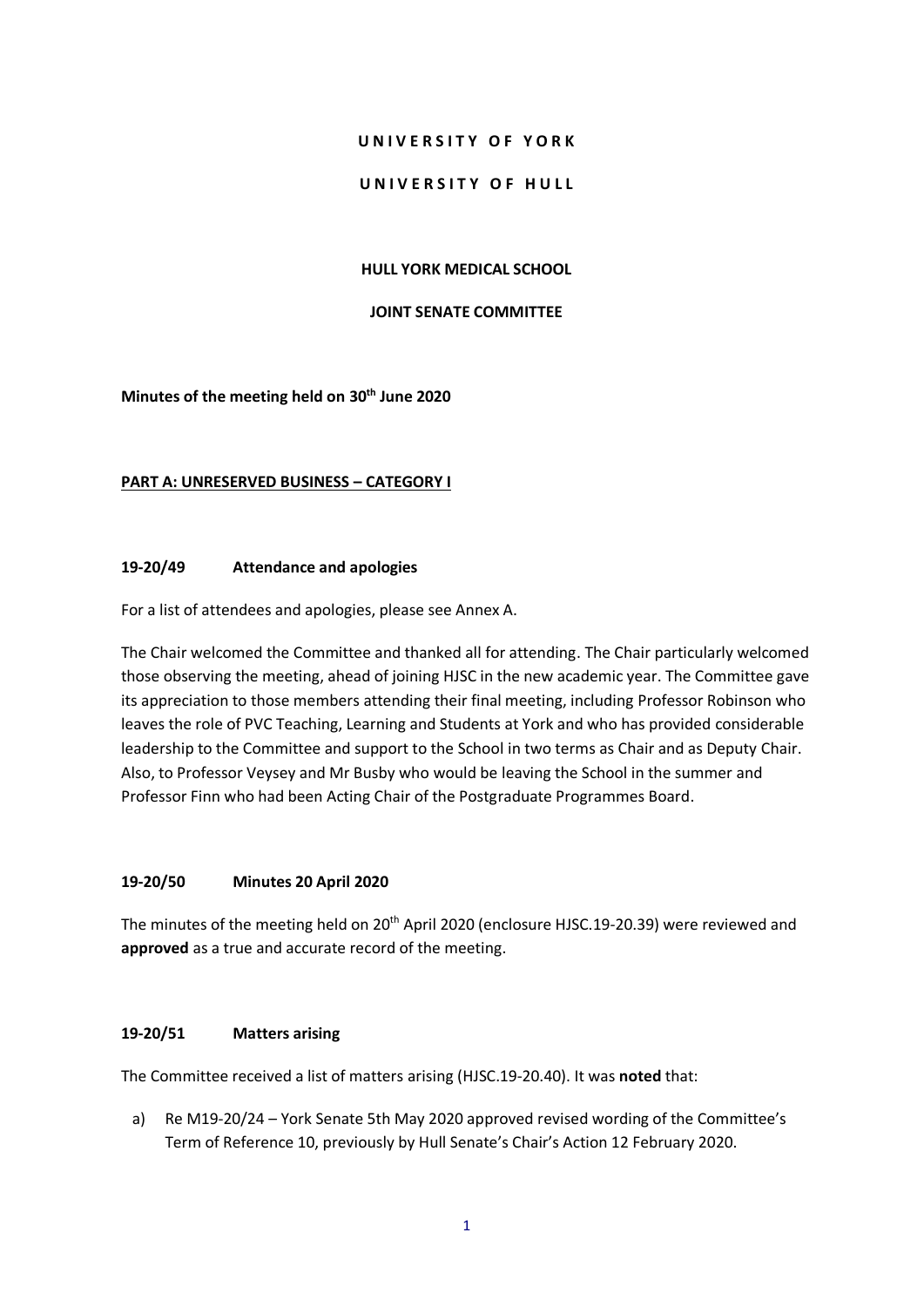- b) Re M19-20/37 and as follows M18-19/69 etc. The Chair of Board of Studies asked to withdraw the Committee's approval to introduce Annualised Clinical Placements at the present time, due to the MB BS programme Covid-19 recovery requiring the flexibility that shorter placements in clinical location offered. The Chair of Board of Studies informed the Committee that a new proposal would be developed in due course and submitted for HJSC consideration. The Committee supported the request, closing the action.
- c) Re M19-20/38.b and as follows M19-20/21 and M19-20/03.c The Chair of Board of Studies held a meeting with the Deputy MB BS Programme Director, MedSoc Committee members and sub-society presidents and which discussed:
	- New medical societies formation of the societies under the Unions;
	- Funding in line with the growing student population;
	- Proposing a Societies Officer to join both of the Unions committees;
	- Improvements to engagement with the Phase II Medical Students;
	- Sub-society awards.

Actions were agreed, including a further meeting between the Students' Unions and MedSoc presidents to create some level of unified structure in the best interest of student societies. The next meeting was to be confirmed. Further drafting and discussion of the *Code of Practice on Student Representation* had also been ongoing with insight provided by York GSA. The Deputy Dean would now be leading on this work and would provide an update to the Committee's next meeting.

# **Action: Deputy Dean**

d) Re M19-20/38.g and as follows M19-20/28 – The Chair of Board of Studies had informed the Committee that the revisions to the *Policy on Mitigating and Exceptional Circumstances Affecting Assessment and Examination* had been delayed. The requested amendments had been approved by the Board of Studies 15th June 2020. (HJSC had agreed that the final version of the Code, incorporating revisions suggested could be published without need for further HJSC sign-off).

# **19-20/52 To receive a report of Chair's Actions undertaken since the last meeting**

The Committee received a list of Chair's Action approvals (HJSC.19-20.41) since the last meeting. The Chair had **approved**:

i. Modifications to the MSc in Clinical Anatomy and Clinical Anatomy and Education to improve clarity as to what is required of students to complete the Portfolio assessment on three core modules: Clinical Anatomy of the Head and Neck, Clinical Anatomy of the Limbs and Spine and Clinical Anatomy of the Trunk. This particularly concerned splitting the Portfolio assessment into a Reflective Learning Portfolio and a Clinical Anatomy Essay and setting their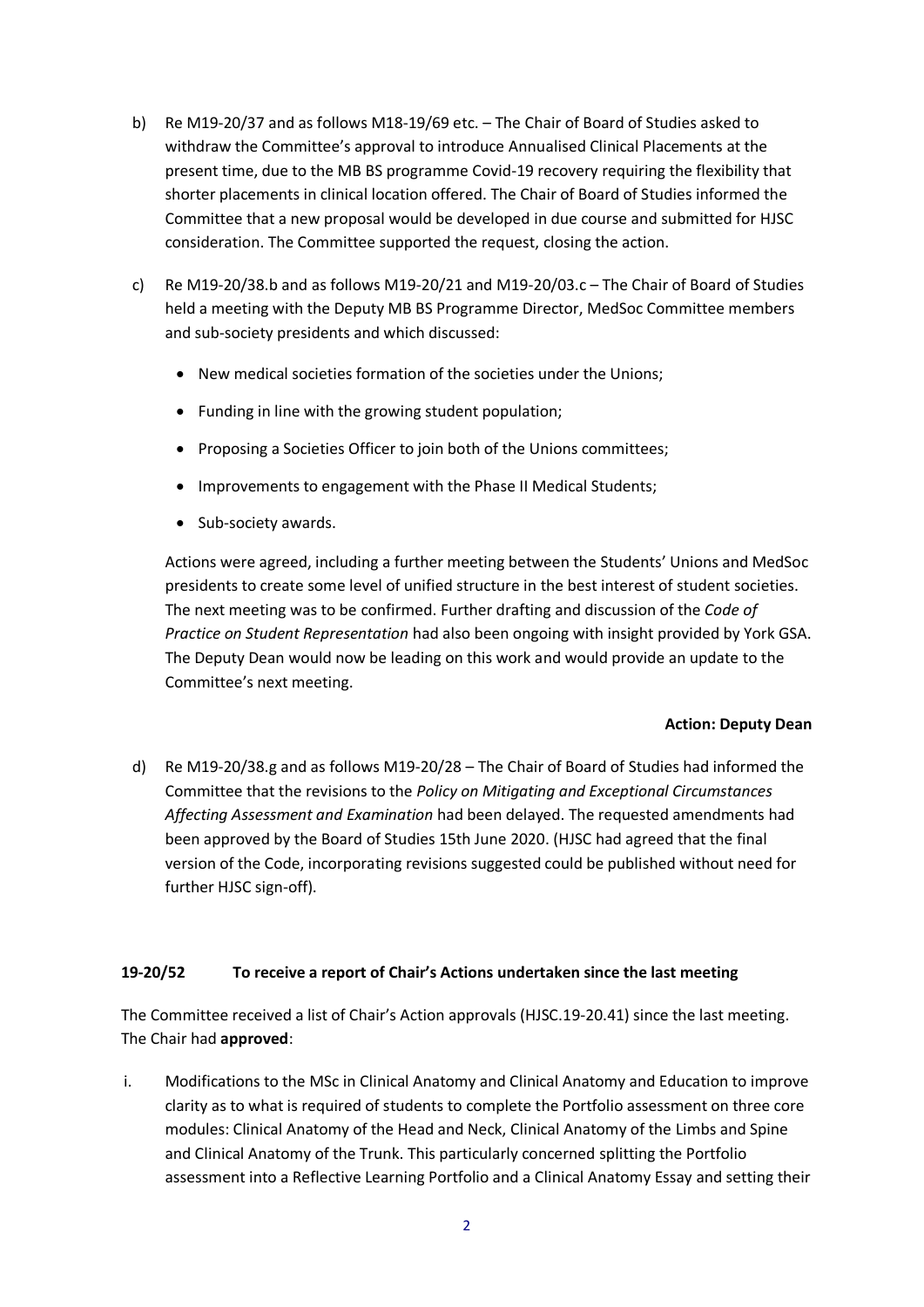weighting (30% for the clinical anatomy essay, 15% for the reflective aspect). The type of assessment used on the modules would remain the same, with simply the way they would be presented to students amended. Additionally, submissions for two core modules in term 2 with the same assessment deadline were amended to ease pressure on students. This also introduced a mid-term assessment of students' anatomical knowledge advocated for by the external examiner. Wording around the specific requirements for the reflective component had also been adjusted to better match the instructions given to students.

- ii. Amendments to the management of student fitness to practise cases as part of the emergency contingency in response to the COVD-19 situation. Due to the current situation it would not be possible to convene face-to-face hearing panels as set out in the *Code of Practice on Student Fitness to Practise*. Being in good standing with the Fitness to Practise Committee is a requirement of graduation and a number of students in years 4 and 5 of the MB BS Programme had outstanding fitness to practise matters awaiting investigation or panel hearings at the time of the proposal. Following thorough evaluation, the Chair was satisfied with the School's risk-and-benefit approach and suggested measures.
- iii. A recommendation from the York Head of the Academic Quality Team, Hull Head of Quality and HYMS Academic Programmes Manager for how to include in both Universities' *Degree Outcomes Statements* a consistent statement relating to the level 6 HYMS intercalating programmes. On the basis of the small numbers of awards over several years, which make it impossible to see trends, the following statement will be included in the Universities' *Degree Outcomes Statements*:

"All Hull York Medical School (HYMS) programmes are awarded jointly by the Universities of Hull and York; a distinct quality and standards framework, overseen by the HYMS Joint Senate Committee, governs HYMS provision. Whilst this framework is distinct, the processes for securing standards and for the assurance and enhancement of quality, are comparable to those articulated within the Degree Outcomes Statements of the Universities of Hull and York".

- iv. An amendment to *COVID-19 Alterations Contingency Plan for MB BS Assessment* with regard to the year 5 MB BS OSLER resit. It was originally hoped that these would be conducted in a face-to-face format as close to the normal delivery of the assessment as possible. However, due to the continuation of strict social distancing practices, approval was given to modify the assessment to an online, recorded Case Based Discussion to cover those areas of the assessment in which the candidates were required to demonstrate their competency.
- v. An amendment to *COVID-19 Alterations Contingency Plan for the Gateway to Medicine Programme (GWY) Assessment* to amend the assessment for Human Biology II. The modification altered the formative assessment format to weekly quizzes following student feedback that they had struggled to effectively start their learning on the delayed module. Further, the conditions of the online exam were amended to a 2.5 hour exam with flexible start time instead of the original 8 hour window in which to complete the exam. The School had been concerned that a longer time period could risk the occurrence of inappropriate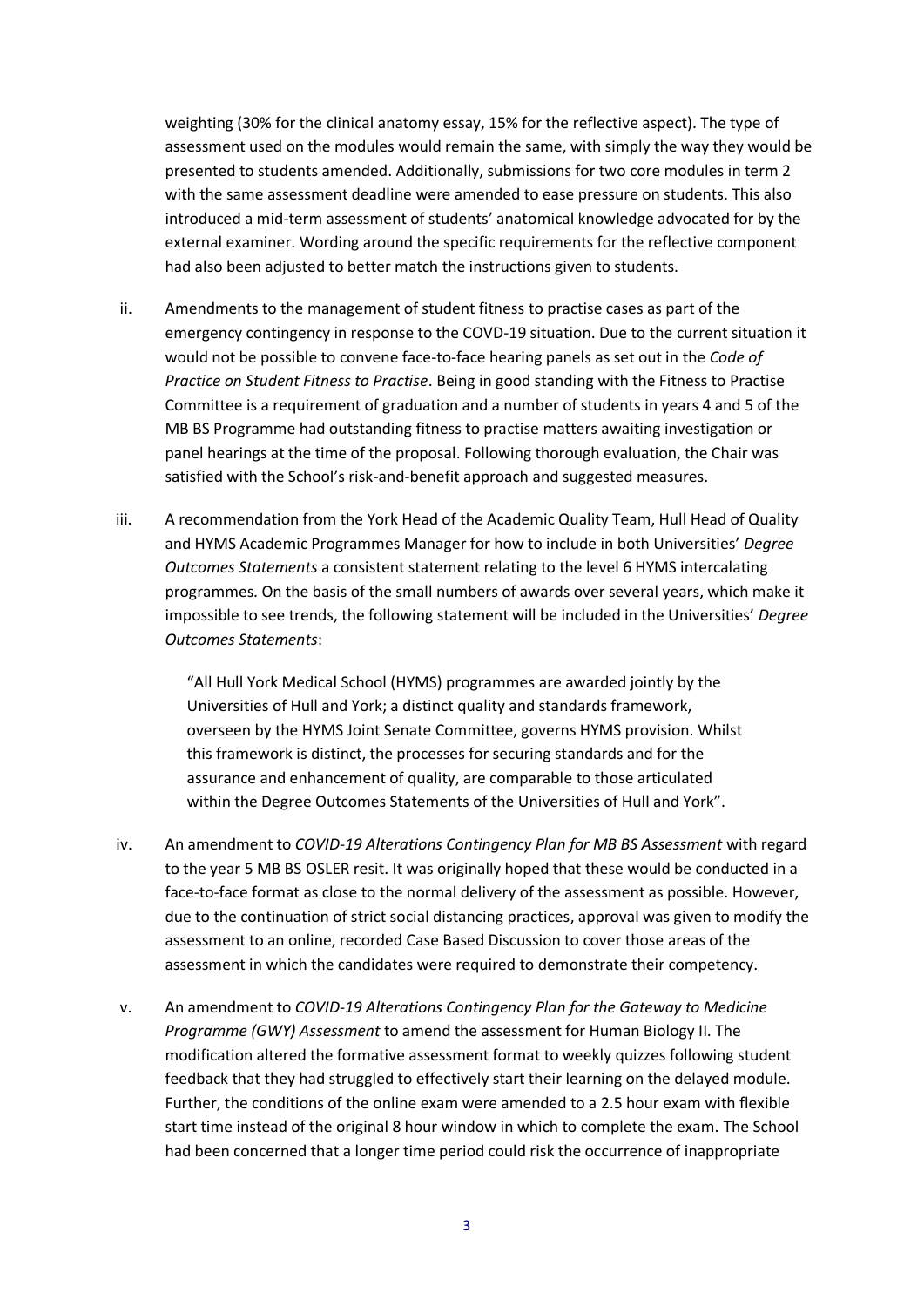communication between students about examination questions and give too much time to research answers.

- vi. Amendments to the *Code of Practice on Fitness to Study* following the decision by HJSC (M18-19/71 refers) to establish the Academic Cases Committee (ACC) with the remit for fitness to study and academic misconduct, to ensure the Code reflects the new responsibility of the ACC and the resulting minor changes in process.
- vii. Amendment to *COVID-19 Contingency Plans for Fitness to Practise (FtP), Fitness to Study (FtS), and Academic Misconduct Investigations and Panel Hearings* to be inclusive of non-MB BS programmes where FtP is a requirement, and to document the process for managing cases of FtS and academic misconduct for all students. Cases of FtS and academic misconduct would be managed in the same way as the process previously agreed for FtP, with consideration given to the stage of the programme the student was at and whether graduation decisions were required. Where possible, progression would be approved, with final decisions pending the outcome of cases it was not possible or desirable to process through investigations or hearings conducted virtually. The virtual process of investigation and hearings for FtP would also be used for FtS and academic misconduct cases.
- viii. Following conversations with the School and York Academic Support Office, the recommendation that the periodic review of HYMS originally scheduled for 30th April 2020 and postponed due to the COVID-19 situation, be postponed for up to 12 months from the original date. A new date would be agreed in due course. This would allow for a decision to be taken once a clearer picture had emerged in terms of degrees of social distancing required and what campus-based activity was in operation. The Secretary HJSC as also Secretary of the Review Panel had informed the panel members of this decision.
- ix. Amendments to the *Regulations for MPhil and PhD by Thesis* to more easily facilitate the approval of four-year PhD programmes and to make minor amendments to ensure the Regulations are up to date in terms of references to related policies, codes of practice etc. The decision also followed the decision (M19-20/39.ii refers) to provide for HYMS' inclusion in the York Biomedical Research Institute's interdisciplinary four-year PhD programme. (At the time of the meeting, the interdisciplinary PhD was progressing through the York programme approval process).
- x. *COVID-19 Contingency Plan* to protect academic achievements in PGT programmes as part of the emergency contingency in response to the COVD-19 situation. The temporary changes would apply to Hull York Medical School Postgraduate Taught students registered for modules taken in 2019/20. Decisions on awards would be made in alignment with the University of York contingency policy. The measures amended section 27 of the *Regulations for Taught Postgraduate Certificates, Postgraduate Diplomas and Master's Degrees* and had the effect that rather than requiring both Independent Study Module and average of taught components to be above a stated figure for the award of distinction or merit, either Independent Study Module or the weighted average of the taught component marks would need to be above the stated figure. In addition, the Postgraduate Board of Examiner's would consider module impact statements documenting and explaining changes made to teaching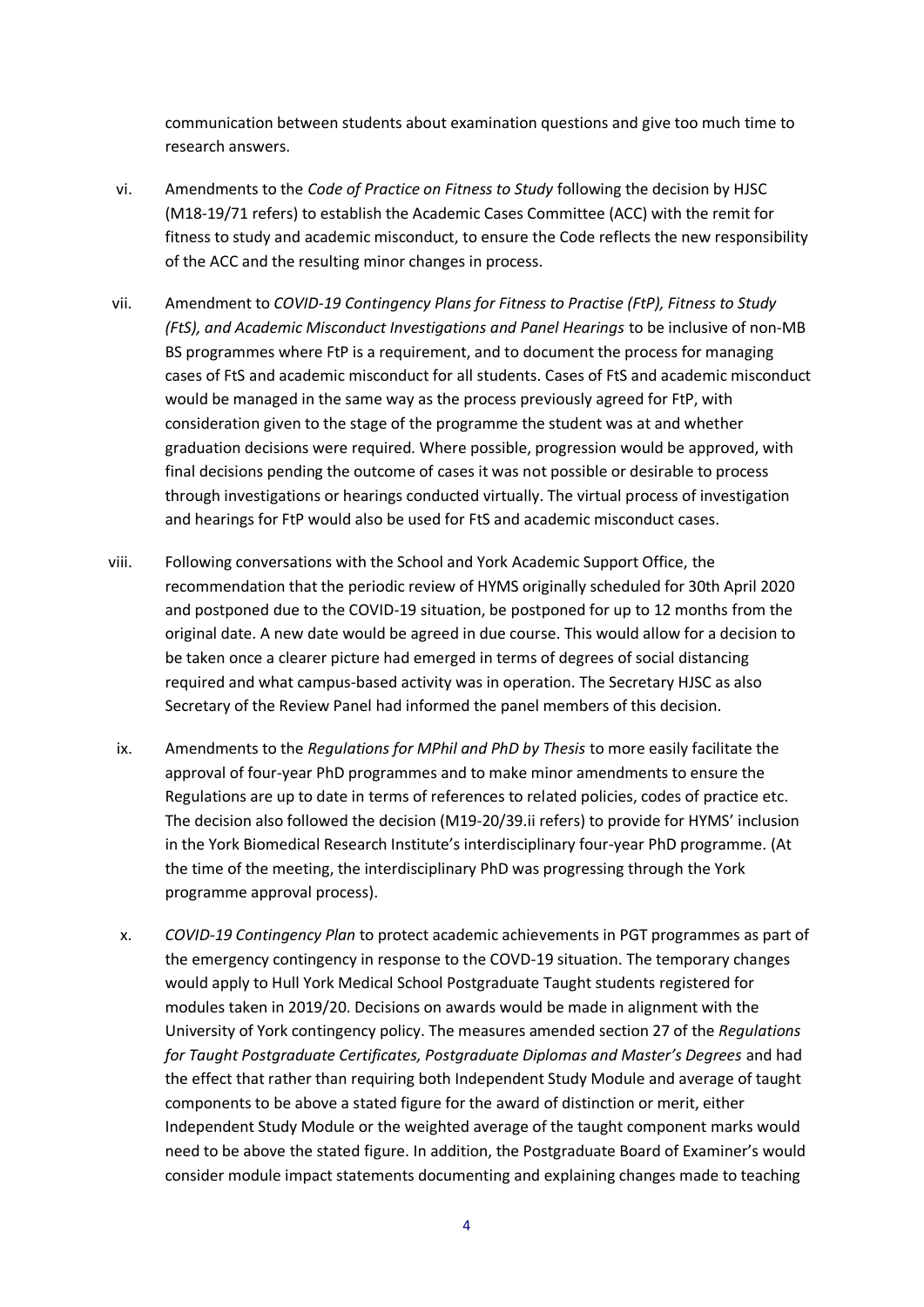and assessment because of COVID-19 (concordant with QAA's *COVID-19 Thematic Guidance: Securing academic standard and supporting student achievement*), which would ensure that the PG Board of Examiners would be fully-informed about changes made and able to consider any anomalies in a student's performance. Also, a statement on students' transcripts would be issued to students summarising the modifications made to the criteria for the award and differentiating between 'no detriment' and 'protecting academic achievement' approaches (noting a 'protecting academic achievement' approach was taken).

- xi. Final revisions to the MSc in Human Anatomy and Evolution to address the Committee's conditions of approval agreed 20th April 2020 (M19-20/43 refers).
- xii. The Postgraduate Taught External Examiners reports (2018/19) table of issues and the responses by the School, to close the reporting and feedback loop. The Chair was satisfied with the School's approaches to address the examiners' issues and questions.
- xiii. Modifications to the MSc in Physician Associate Studies from 2020/21 to remove two University of Hull modules and replace them with bespoke versions of modules used on the MSc in Pharmacology and Drug Development (to be called: Foundations of Pharmacology for Health Professionals and Therapeutics for Healthcare Professionals). The new modules differing in assessment, which had been tailored to the needs of Physician Associates. The approval followed the Committee's consideration of the full proposals by correspondence.

*Secretary's Note:* Shortly after circulation of the papers, the Chair also approved amendments to:

- The MB BS Phase II *Scholarship and Special Interest Programme (SSIP)* (M19-20/38e refers) to be implemented in 2020/21 affecting students in year three and 2021/22 for students in year four.
- The Gateway to Medicine Programme for implementation in 2020/21 and including renaming Study Skills as Medical Scholarship and Health, Society and the NHS as Health and Society. Also to make minor amendments to module learning outcomes, assessment tasks and weightings and the breakdown of notional hours of student work.

# **19-20/53 To receive an oral report from the student representatives**

a) The HUU President of Education informed the Committee that he had recently supported the induction of the new Union presidents team, had been involved in a lot of Black Lives Matter events and been developing welcome and induction activities for the start of the new year. In the current climate he was also looking at how to represent students effectively as locations and modes of study were being adapted.

b) The Academic Officer, YUSU informed the Committee that she had been involved in YUSU Black Lives Matter events and an anti-racist forum. She thanked the Committee for their support during her term in office.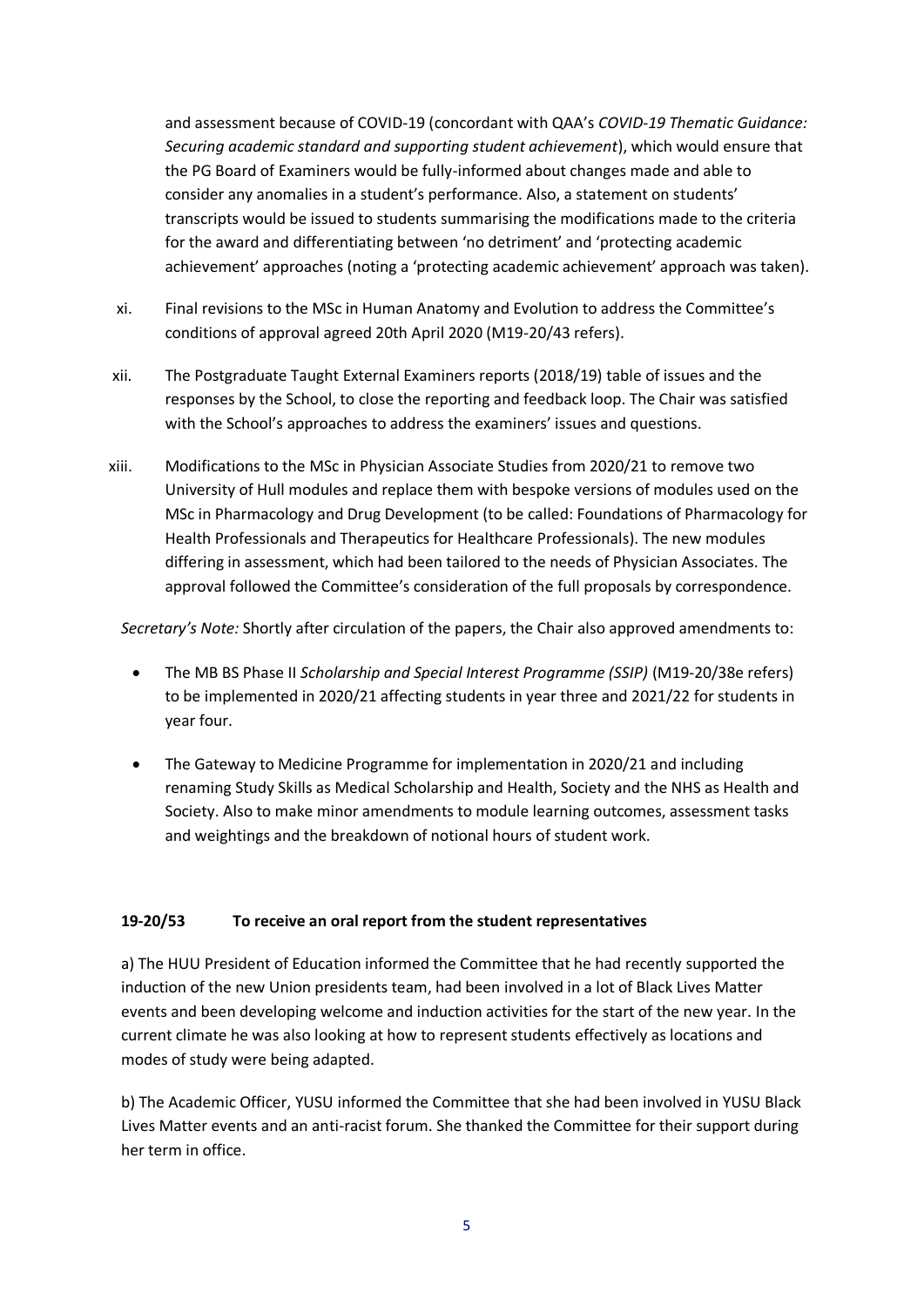c) The VP Academic, GSA informed the Committee that the GSA had held its elections recently and that the current sabbatical team were re-elected. Also, that they are working on postgraduate welcome and inductions.

d) The Chair of the Student Staff Committee informed the Committee that the last Student Staff Committee of the year had been held and that student representatives were considering how to improve student representation in the coming year.

The Chair thanked the student representatives for their support during unprecedented times and for the contributions and perspectives they brought to the committee.

# **19-20/54 To discuss a written report from the Dean of HYMS and to consider the** *MB BS Revised Curriculum 2020-2021*

- a) The Dean introduced her report (HJSC.19-20.42a) and drew the Committee's attention to:
	- i. The planning underway for the new academic year in the Covid-19 context, of the focus on how students and staff will experience study and work and of the support they will need. As part of this planning the School is working closely with the Universities for the return to campuses and to ensuring arrangements at both sites are broadly similar, especially for Phase I MB BS students who are based on campus. This close liaison aimed to maintain the high-level of equivalency in the educational experience HYMS' offered across sites.
	- ii. Plans for 2020/21 for MB BS curriculum recovery and the document (HJSC.19-20.42b) produced for internal planning purposes, which was shared with HJSC to demonstrate the School's focus on risk identification and management. The work to ensure the MB BS curriculum was sound for 2020/21 was continuing apace within the wider dynamic context.
- iii. The forthcoming National Student Survey results which were now due for release by the Office for Students on 15<sup>th</sup> July and to the work that had been undertaken to respond to the 2019 survey results.
- iv. Progress in student recruitment and admissions and the expectation that the School would recruit a full cohort in this challenging year for all medical schools.
- v. The strategic plan that had been discussed at the March Strategic Planning Group before being paused due to Covid-19. The work to develop the strategy would be restarted ahead of the November Strategic Planning Group.
- vi. The considerable work to monitor and promote staff wellbeing over recent months and which had been well received.

# During the discussion it was **noted** that:

i. Curriculum development would need to ensure Office for Students and Competition and Markets Authority expectations for communicating information to students were being met.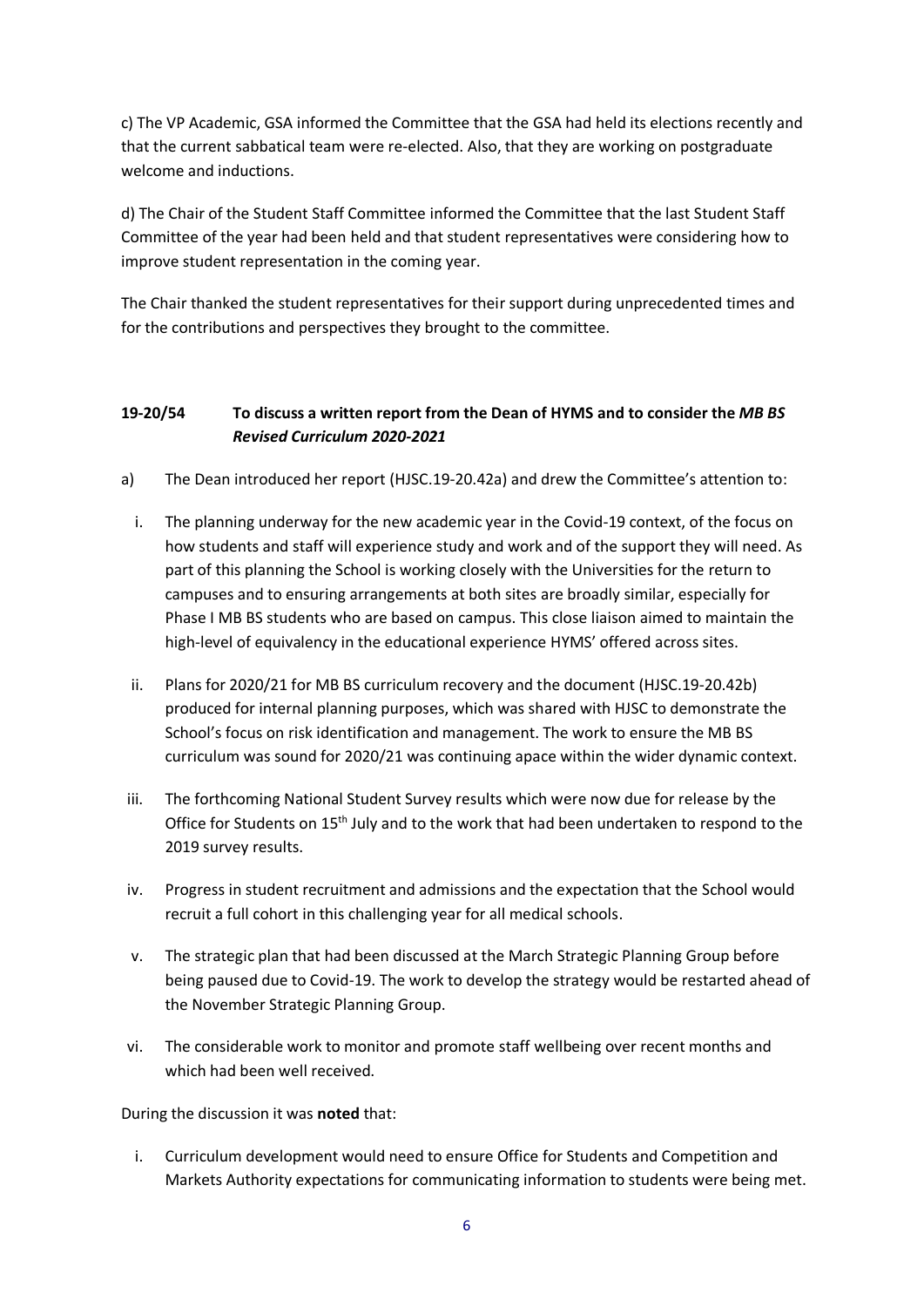The Committee was assured that in taking high-level operational responses to the situation the School is very mindful of these obligations and to proposing reasonable operational solutions. In communicating to students and staff the School was reinforcing the message that the overall aim of the programme and what students will graduate able to do will not be changing, though circumstances have required some change in how teaching to these outcomes is delivered. As an example of the approach being taken, the Committee was informed that the School is mindful of the need to ensure online learning materials are fully accessible and that staff were liaising with University colleagues to develop resources.

- ii. The School was mindful of the need to ensure international students studying remotely would have appropriate access to synchronous and asynchronous online learning experiences to ensure they could engage effectively with their programmes.
- iii. There was some uncertainty as to what financial assistance international postgraduate research students could access and that some international students were being particularly hard hit by the Covid-19 crisis. However, the Committee was informed that all research students were sent information as was available and that the postgraduate team had held conversations will all year 3 students and surveyed the cohort to determine support needs. Though early responses to Covid-19 had focused on taught students, the Committee was assured that research student needs had also been attended to. However, it was appreciated that the situation for research and international students particularly would need monitoring closely, including to facilitate the smooth return to study of those students that had taken leave of absence during the crisis.
- iv. To respond to the Covid-19 situation the School had drawn on the Universities' guidance and received their support. It was recognised that the situation was highly unusual and fastchanging and so had not been without challenge, but overall HYMS had managed well and with University support.
- v. With regard to HYMS' response to the Black Lives Matter agenda, that work was needed to explore how to decolonise the curriculum. It was suggested that this should extend beyond ensuring marketing and learning resources are inclusive of diverse identities and authors, to critically examine how to provide an anti-racist, inclusive curriculum that challenged problematic techniques and interventions normalised in medicine and science. The Committee was informed that such work was in the early stages in the School after initial responses to student concerns, and discussions with student groups. Work would review curriculum content, learning outcomes, placement experiences, bystander workshops and communication skills teaching. The School was looking at what quick wins could be achieved, but also at what longer-term measures would need careful planning to implement them effectively. The School's Equality, Diversity and Inclusion team had begun examining proposals for changes and bringing people together, but the overall approach would be one of embedding responsibility for inclusion within programme management teams as well to ensure measures taken were sustainable and owned by programmes. The Deputy Dean offered to discuss the issues further with the HUU President Education.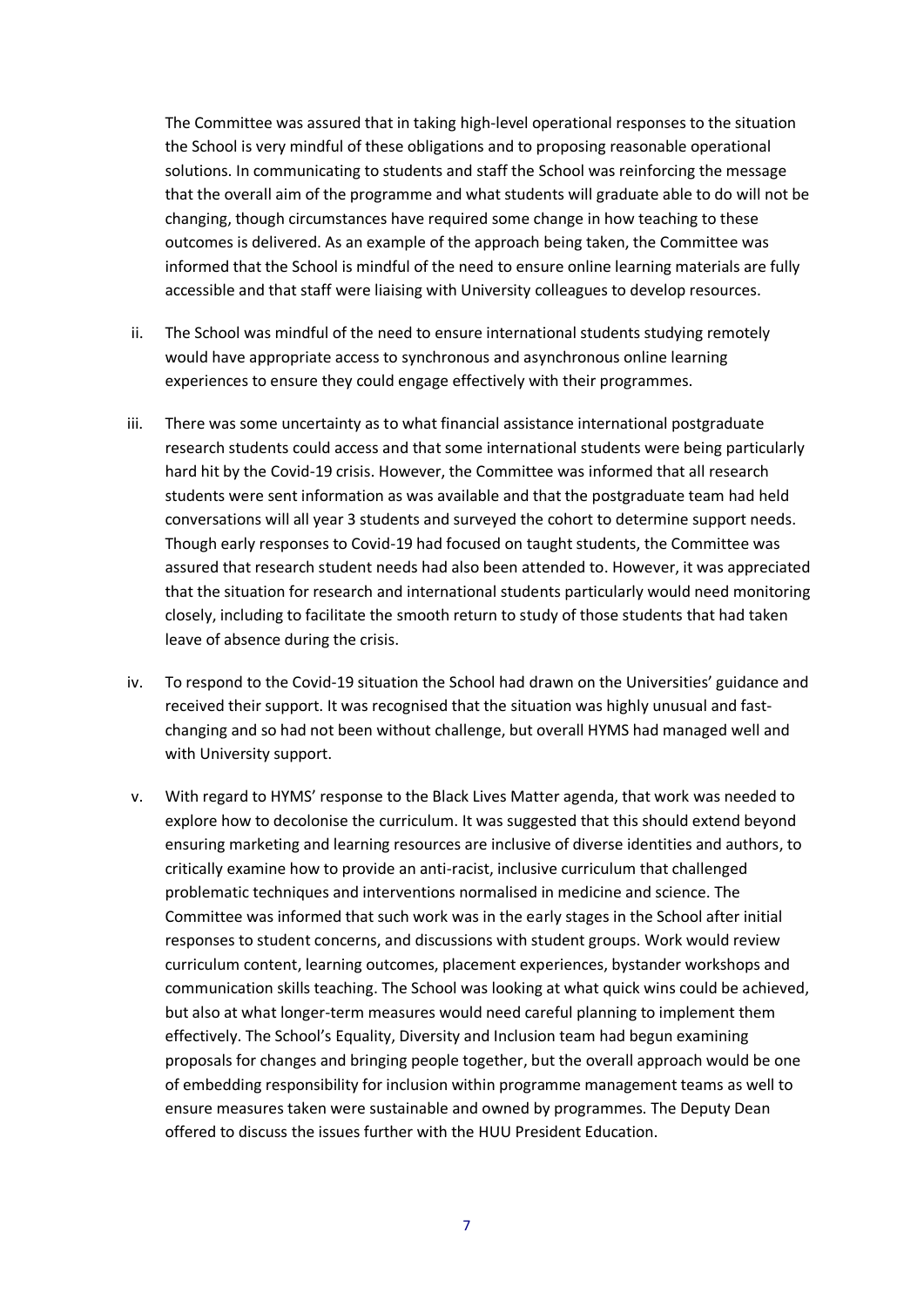- vi. The School's strategy had been developed to align as far as possible to the Universities' confirmed or expected strategic directions, with an emphasis more on educational aspects than research ones.
- b) The Committee **considered and approved** the principles of the *MB BS Revised Curriculum 2020-2021* (HJSC.19-20.42b), with particular focus on risks and high-level thinking on their mitigation

Dr Paul Docherty the Deputy MB BS Programme Director joined the meeting for **consideration** of the *MB BS Revised Curriculum 2020-2021* (HJSC.19-20.42b).

The Committee focused its attention on the high-level strategic thinking appropriate for maintaining quality and standards, with the School attending to the operational matters. The Committee supported the School's aim to progress students to their intended end point, albeit with adaptations to the structure and delivery of teaching necessary in the circumstances. Care had been taken to assess risks and to best support students in vulnerable groups in terms of (re)entering clinical settings. The focus was on Phase III and year five students would return to placements ahead of year four and then year three, enabling NHS partners to integrate the trainees. Plans were being made to balance teaching online with opportunities for face to face teaching wherever possible. GP placements would also be face to face where possible and online where necessary.

Student safety was a key consideration for plans and the Committee was informed that the School believed NHS partners, who had responsibility for providing personal protective equipment to students on placement, would have sufficient supplies so that students' safety would not be compromised.

The Committee was informed that students on the pilot Longitudinal Integrated Clerkship (LIC) had received a positive experience and that the integrated nature of their placement actually meant they were in a strong position to start Phase III with fewer gaps in teaching to fill than those on traditional block rotations. The LIC would continue in 2020/21 with a new, still small, group of year four students. All year five students would receive additional supervision to support them individually to identify any gaps in knowledge to be filled through bespoke activity. Further national guidance about how the National Prescribing Safety assessment was awaited after which plans would be made to ensure students could undertake this essential graduation requirement.

### **19-20/55 To discuss the updated MB BS and Postgraduate Action Plans 2019-20**

The Committee **discussed** the updated MB BS and Postgraduate Action Plans 2019-20 (HJSC.19- 20.43a-b).

The Chair of the Board of Studies informed the Committee about progress towards the MB BS and postgraduate action plans (HJSC.19-20.43a-b). Most areas of the MB BS plans had made good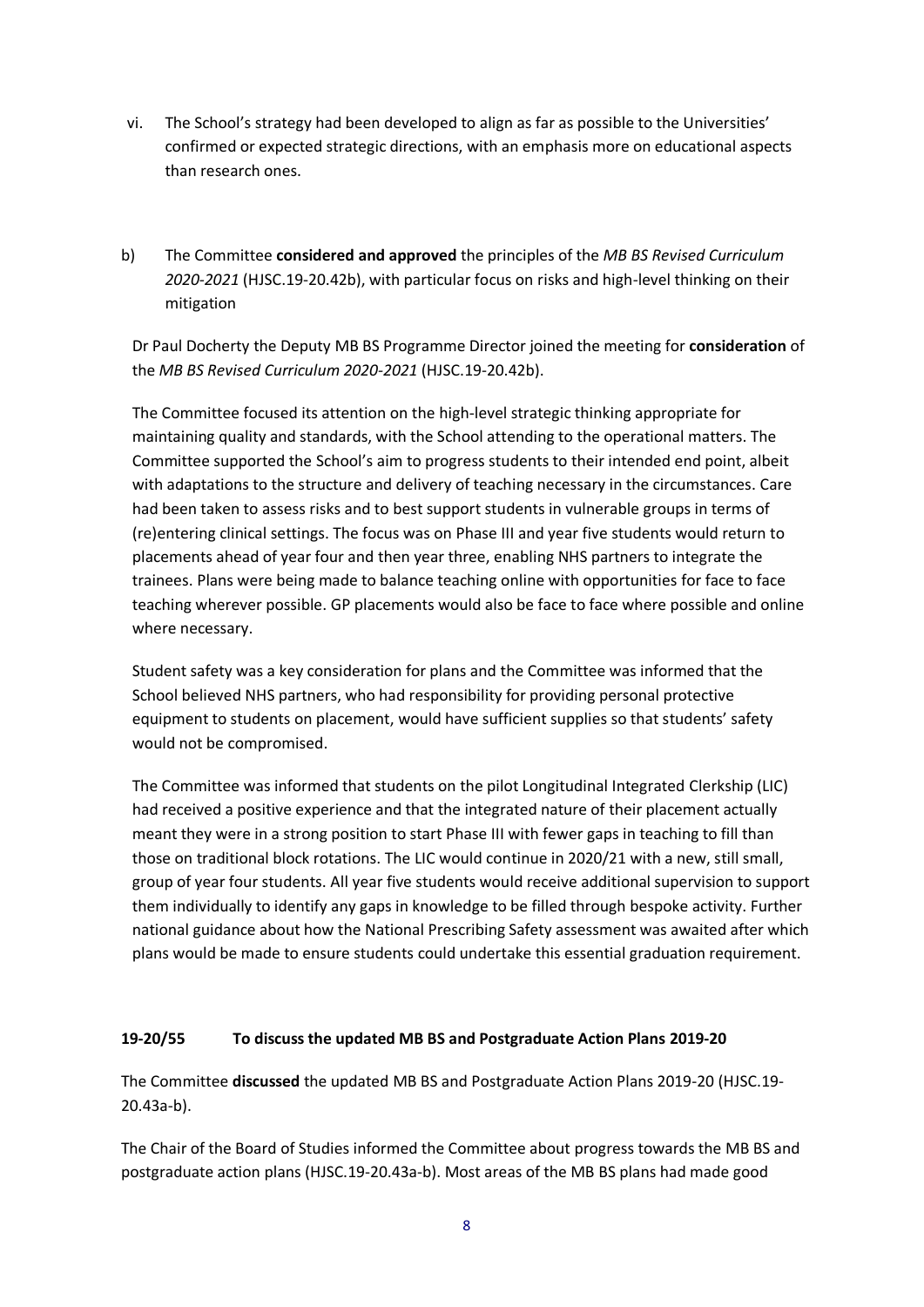progress despite the Covid-19 situation, but review of the assessment practices had been most impacted upon and would be returned to as soon as possible. There had also been necessary delays in developing the 'One School' ethos as envisaged, though some elements of tutor training had happened. However, the focus had needed to turn to communicating essential information to staff about contingency arrangements. Some projects had also been designed to last over two years. The Chair of the Board of Studies was pleased with the overall progress made and initial student feedback received at School committees. HJSC was also reminded that when National Student Survey results were released mid-July, that a new action planning cycle would be developed and submitted to the Committee's next meeting.

The postgraduate action plan included fewer points and the Committee had no concerns. It was **noted** that the University of Hull had received the Postgraduate Research Student Survey (PRES) results and shared these with HYMS. The HYMS response rate had been approximately 20%. Analysis and response to the results would fall under the remit of the recently appointed Academic Lead for Academic Programme Quality Assurance. The GSA representative offered to share with the HYMS its strategies for promoting student engagement with surveys such as PRES.

# **19-20/56 To consider a proposed new programme: MSc in Pharmacology and Education**

The Committee **considered** a proposed new programme MSc in Pharmacology and Education (HJSC.19-20.44a-k) to start in 2021/22. The programme would be offered full-time and part-time over two years. It included the lower exit awards for Postgraduate Diploma in Pharmacology and Education (120 credits) and Postgraduate Certificate in Pharmacology and Education (60 credits). The Programme included entirely existing modules from the MSc in Pharmacology and Drug Development (PDD) and MSc in Health Professions Education (HPE). It would be delivered principally at the University of Hull with some delivery on HPE modules at the University of York.

During the discussion it was **noted** that:

- The proposal had been discussed extensively in the School and that it built on the existing model of the MSc in Clinical Anatomy and Education. It provided those studying/ working in Pharmacology wanting to teach in that area the opportunity to develop the necessary skills, and for those with educational interests to consider their applications in Pharmacology.
- The Programme Director had responded to the York Quality Support Officer's feedback ahead of the meeting, which the Chair of the Board of Studies shared with the Committee.
- The programme team aspired to obtaining Advance HE accreditation, but that it was unclear if the accreditation scheme placed any limits or additional costs on international students wanting to apply for recognition. The programme team had discussed the programme with the York Academic Practice Team through which Advance HE accreditation is administered.
- The proposal was not to require students to undertake a dissertation that combined Pharmacology and Education sub-disciplines, which it was felt missed a valuable opportunity to connect the two subjects in such a way as to provide programme coherence and a capstone feature of the degree. The Programme Director's preference was to strongly encourage students to combine the subjects in their dissertation, but not to require it. This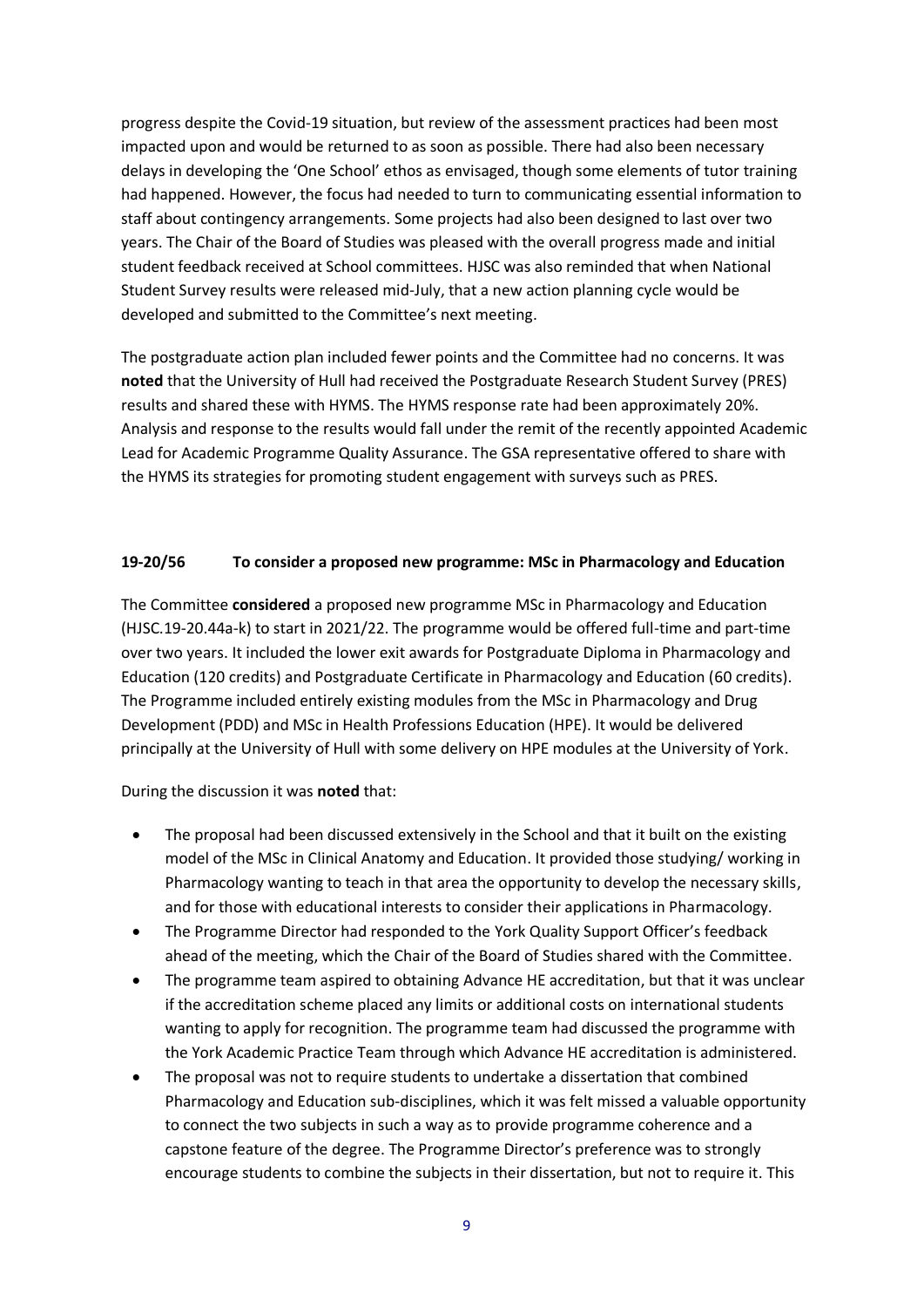would also have the benefit of enabling the School to more effectively allocate supervisors and resource the dissertations, which would be more difficult if supervisors would need specialist Pharmacology and Education experience.

 The title of the Postgraduate Certificate in Pharmacology and Education could be potentially misleading where graduates would obtain 60 credits balanced 20 to 40 in one of other of the subjects.

The Committee **approved** the programme with the conditions that:

- The dissertation module required some degree of combination of both Pharmacology and Education to ensure that the programme learning outcomes within this specialist subject areas would be met. The Committee was satisfied that this condition should still provide flexibility and an opportunity to focus more on one or other of the subject areas.
- Two postgraduate certificates be available and awarded based on the subject that formed the majority of the 60 credits achieved. The awards to be titled: Postgraduate Certificate in Pharmacology with Education and Postgraduate Certificate in Education with Pharmacology.

Furthermore, the Committee recommended that:

- The School considers carefully how the dissertation module is resourced to meet its intended outcomes for students on all programmes using the module.
- The Programme Director clarifies the eligibility and costs for international students wanting to obtain Advance HE accreditation.

**Action: Chair of the Board of Studies**

# **19-20/57 To consider proposed modification to the MSc in Clinical Anatomy/ Clinical Anatomy and Education**

The Committee **considered** a major modification to the MSc in Clinical Anatomy/ Clinical Anatomy and Education (HJSC.19-20.45a-m) to be implemented in 2021/22. The key goals of the proposals were to: 1. Rearrange the core modules to support non-medical students' transition into anatomical studies; 2. Bring the assessment load of core modules into line with the assessment of other 20-credit HYMS modules; 3. Increase anatomical content in the programme; 4. Streamline and balance by term the module offerings (eg. remove Human Anatomy and Evolution modules) and make all taught modules 20-credits; 5. Reduce the need for students to regularly travel to York; 6. Limit University of Hull modules that had proven unviable.

The proposal also included introducing a novel compensation allowance in 2020/21 whereby compensation would be allowed in one of the three core anatomy module provided that the other two core modules were passed successfully. This and other proposed changes had been informed by the concerns raised by the External Examiner.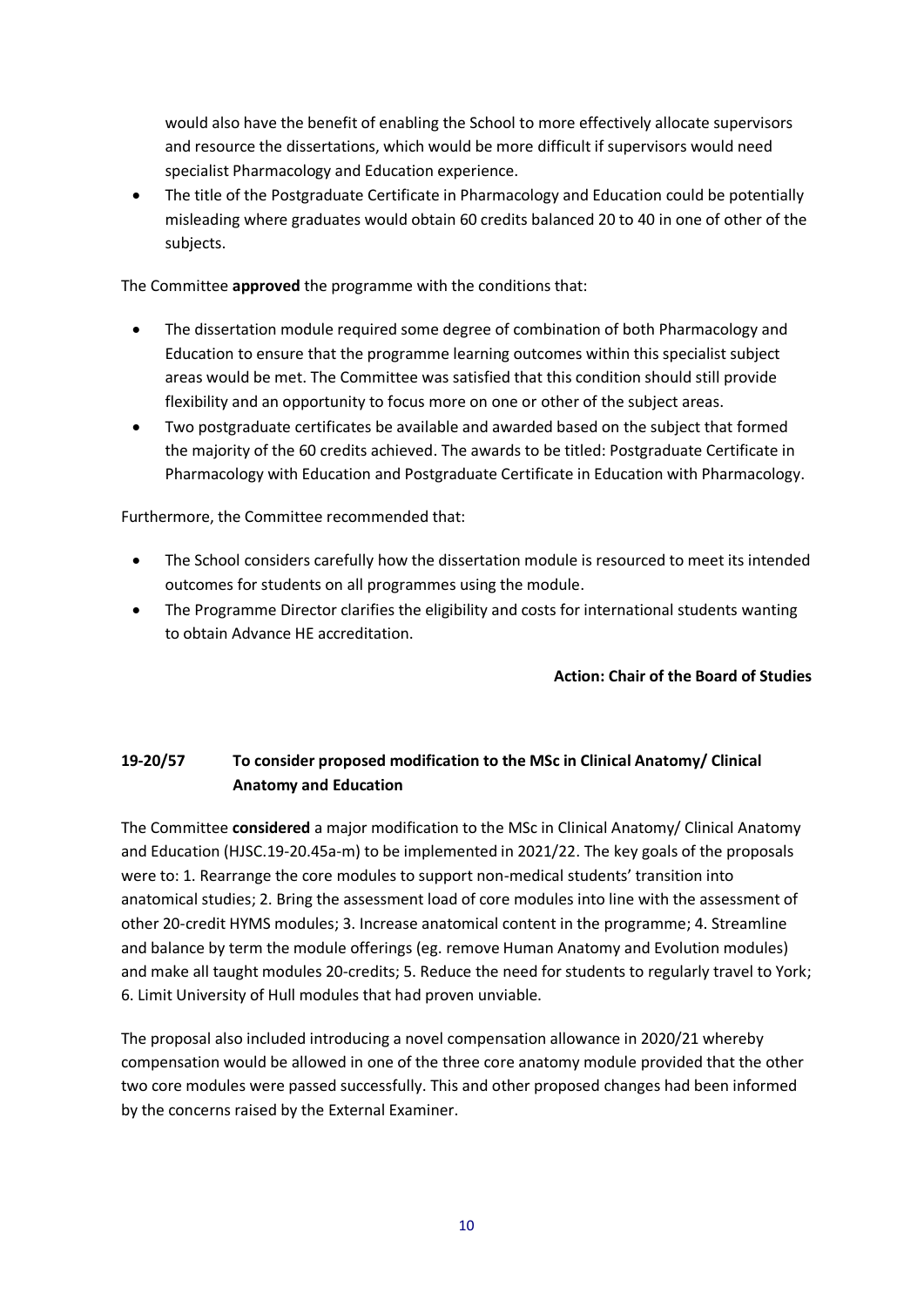Three new modules would be introduced as part of the proposal: Radiological Anatomy; Embryology and Clinical Neuroanatomy; and Educational Research. The former two would be 20 credit revisions of previous 10 credit modules, with additional content.

During the discussion it was **noted** that the proposal had received extensive discussion in the School and that it provided a coherent change in the programme that addressed a number of issues identified by various stakeholders.

The Committee **approved** the introduction of the compensation rule for students starting the programme in 2020/21.

The Committee also **approved** the full set of modifications for introduction in 2021/22.

# **19-20/58 To consider a proposed revised** *Code of Practice on Assessment and Examination for MB BS* **to incorporate as an appendix the Criteria for Degree of MB BS with Honours from 2019/20 revised to introduce a new Generalised Scheme E.**

The Deputy Chair of the Board of Studies joined the meeting for this item.

The Committee **considered** proposed revisions to the *Code of Practice on Assessment and Examination for MB BS*, including to incorporate as an appendix the *Criteria for Degree of MB BS with Honours from 2019/20,* itself revised to introduce a new Generalised Scheme E (HJSC.19- 20.46a-c). The proposals brought into the Code of Practice the penalties for late submission that existed already, but were documented elsewhere. Significantly, the proposals would also remove sequential assessment of clinical skills in 2020/21 from all but year four. The change would reduce the overall assessment load where it had been determined additional clinical assessment stations were superfluous when assuring academic standards and the reliability of assessments. It was proposed that it would be sufficient to have a smaller number of clinical assessment stations, with a reassessment opportunity in the event of failure at the first attempt. The Committee **noted** that sequential assessment would remain in place in 2020/21 for year four as it was not possible to organise reassessment opportunities without impacting on the year five structure. Students in 2020/21 failing part one and part two of the sequential assessment would continue to have the opportunity to retake year four, as is current practice. In due course, proposals would be made to amend the year five structure and to align the year four assessment regime with other years.

The Committee also **noted** that the *Criteria for Degree of MB BS with Honours from 2019/20* had hitherto been located outside of the Code of Practice and that appending it to the Code would make the classification system more transparent. The addition of a new Generalised Scheme E would enable the School to continue to calculate awards with honours where the numbers of eligible assessment events varied through use of a more flexible formula than had been the case to date, and which had over the years necessitated the introduction of the earlier scheme iterations.

During the discussion it was **noted** that from these initial steps, longer-term work was underway to revise MB BS assessments to make them robust, but streamlined. Further proposals, developed with students, to reduce the written examination load would be brought to HJSC in due course.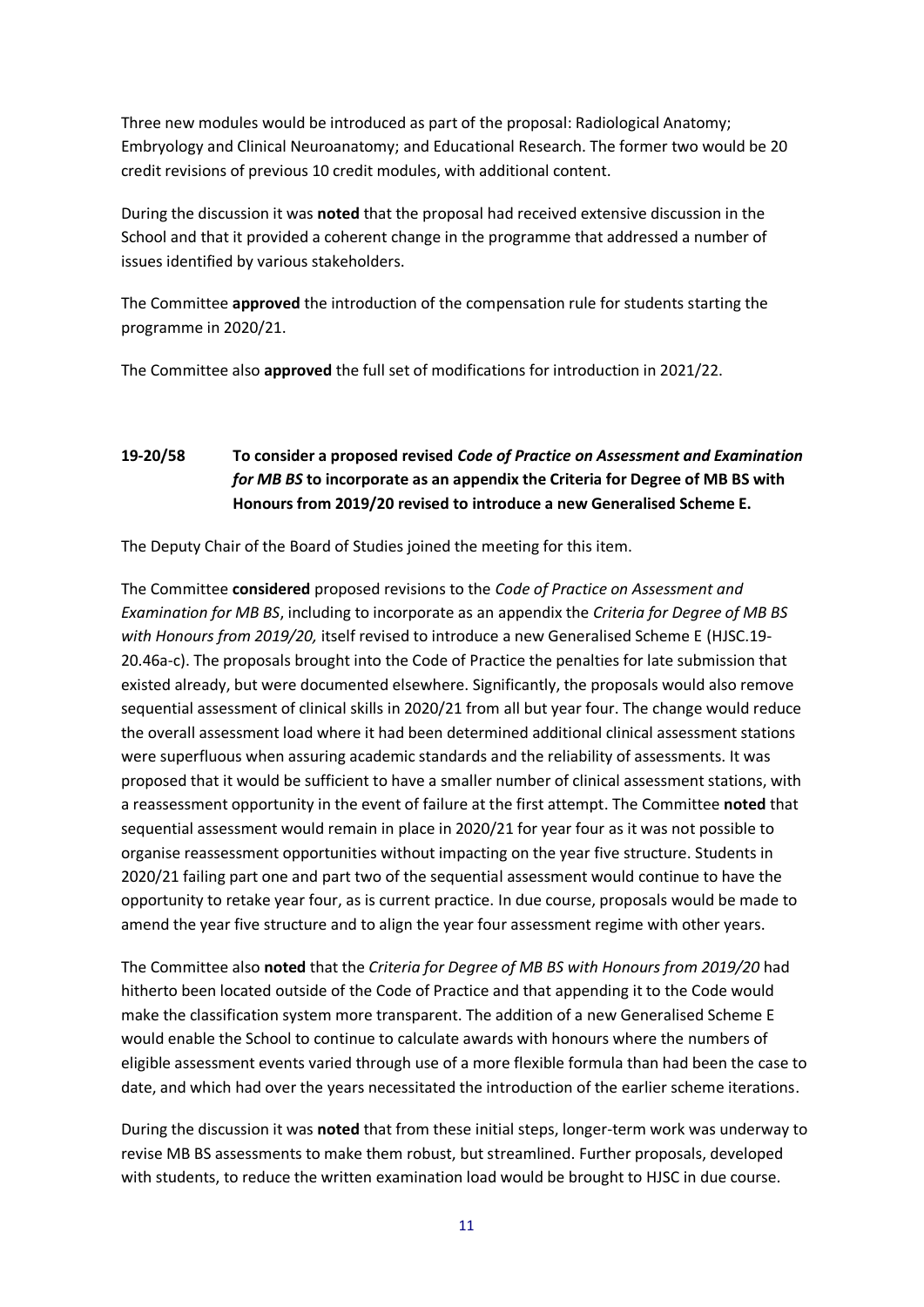The Committee **approved** the proposal with the recommendation that the final version of the Code of Practice was made as accessible and user-friendly to students as possible, for example by providing hyperlinks to other cited policies and regulations.

# **19-20/59 Dates of meetings in 2020-21**

The Committee **noted** the dates for the meetings of the next academic year:

- Wednesday 4th November 2020, 14:00-16:00, Room AMS/225 HYMS, York/ 1st Floor Meeting Room Loxley, Hull
- Thursday 28th January 2021, 14:00-16:00, Room AMS/225 HYMS, York/ 1st Floor Meeting Room Loxley, Hull
- Wednesday 14th April 2021, 11:00-13:00, Room AMS/225 HYMS, York/ 1st Floor Meeting Room Loxley, Hull
- Wednesday 30th June 2021, 10:00-12:00, Room AMS/225 HYMS, York/ 1st Floor Meeting Room Loxley, Hull.

# **ANNEX A: Attendees of the Unreserved Agenda**

### **Members**

Professor Rebecca Huxley-Binns (Chair, PVC Hull) Professor John Robinson (Deputy Chair, PVC York) Professor Tracy Lightfoot (Teaching Committee, York) Dr Barry Lee (Teaching Committee, York) Dr Jacquie White (Senate, Hull) Mr Colin Johnson (Education Committee, Hull) Dr Lesley Morrell (Education Committee, Hull) Professor Stephen Smith (Senate, York) Professor Martin Veysey (Chair of Board of Studies and MB BS Programme Director, HYMS) Professor Una Macleod (Dean, HYMS) Professor Matthew Morgan (Deputy Dean, HYMS) Miss Giang Nguyen (Academic Officer, YUSU)\* Miss Hannah Mullins (Chair Student Staff Committee, HYMS)\* Miss Jane Baston (Vice President Academic, Graduate Students' Association)\* Mr Orduen Nguper Simeon (President Education, HUU)\*

### **In attendance**

Dr Adrian Lee (Secretary, York) Mr Nigel Dandy (Head of Academic Support Office, York) Mr John Busby (COO, HYMS) Dr Lina Gega (Incoming Chair of Postgraduate Programmes Board, HYMS) Dr Victoria Allgar (Incoming Cahir of Board of Studies, HYMS)